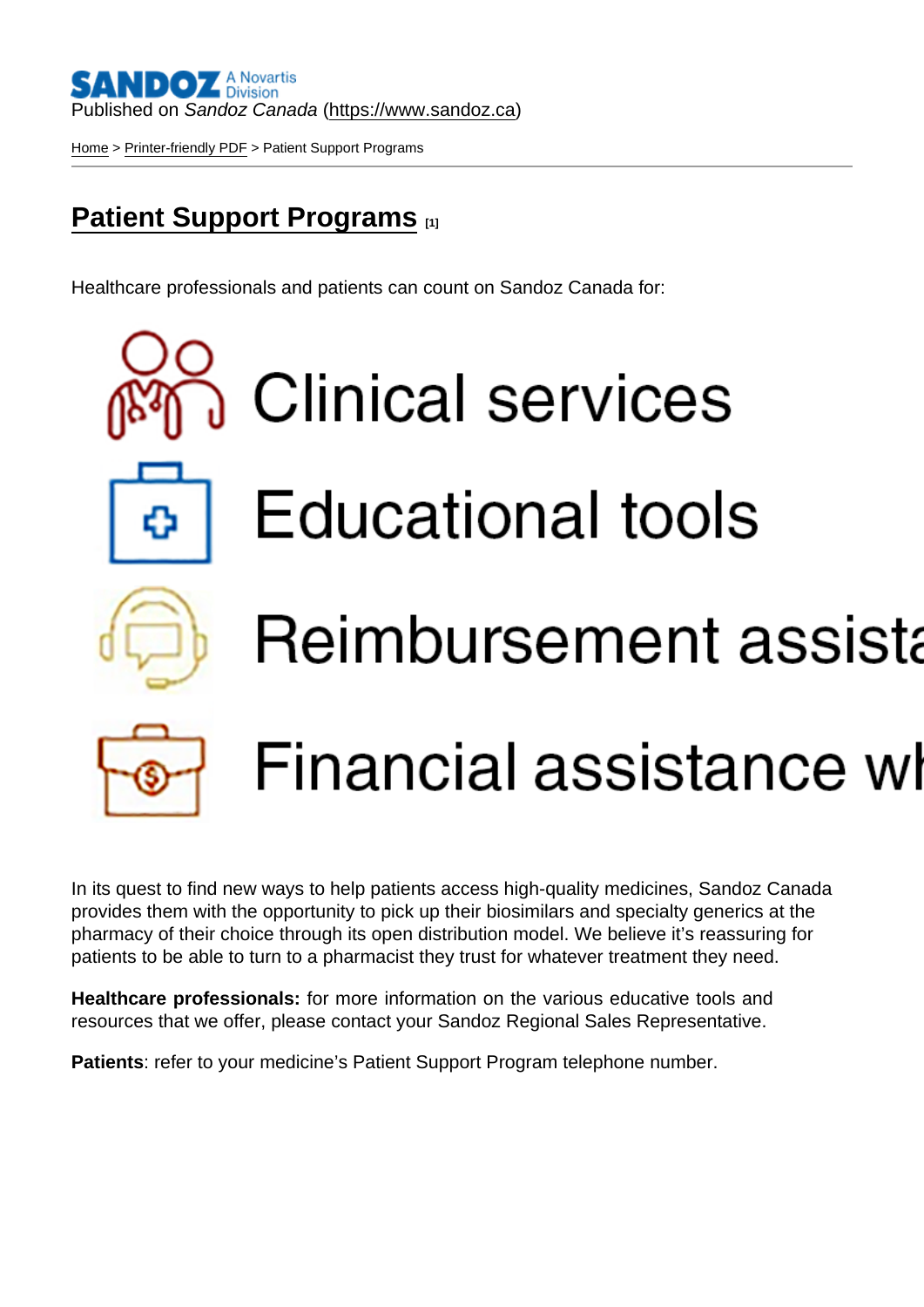

We ensure continuity in our services to support you at every step of the treatment.

# Continum<sup>™</sup> **Patient Support Program**

**Covered molecules**: Abiraterone, Deferasirox, Dimethyl Fumarate, Everolimus, Fingolimod, Fulvestrant, Gefitinib, Lenalidomide, Miglustat, Pirfenidone, and Posaconazole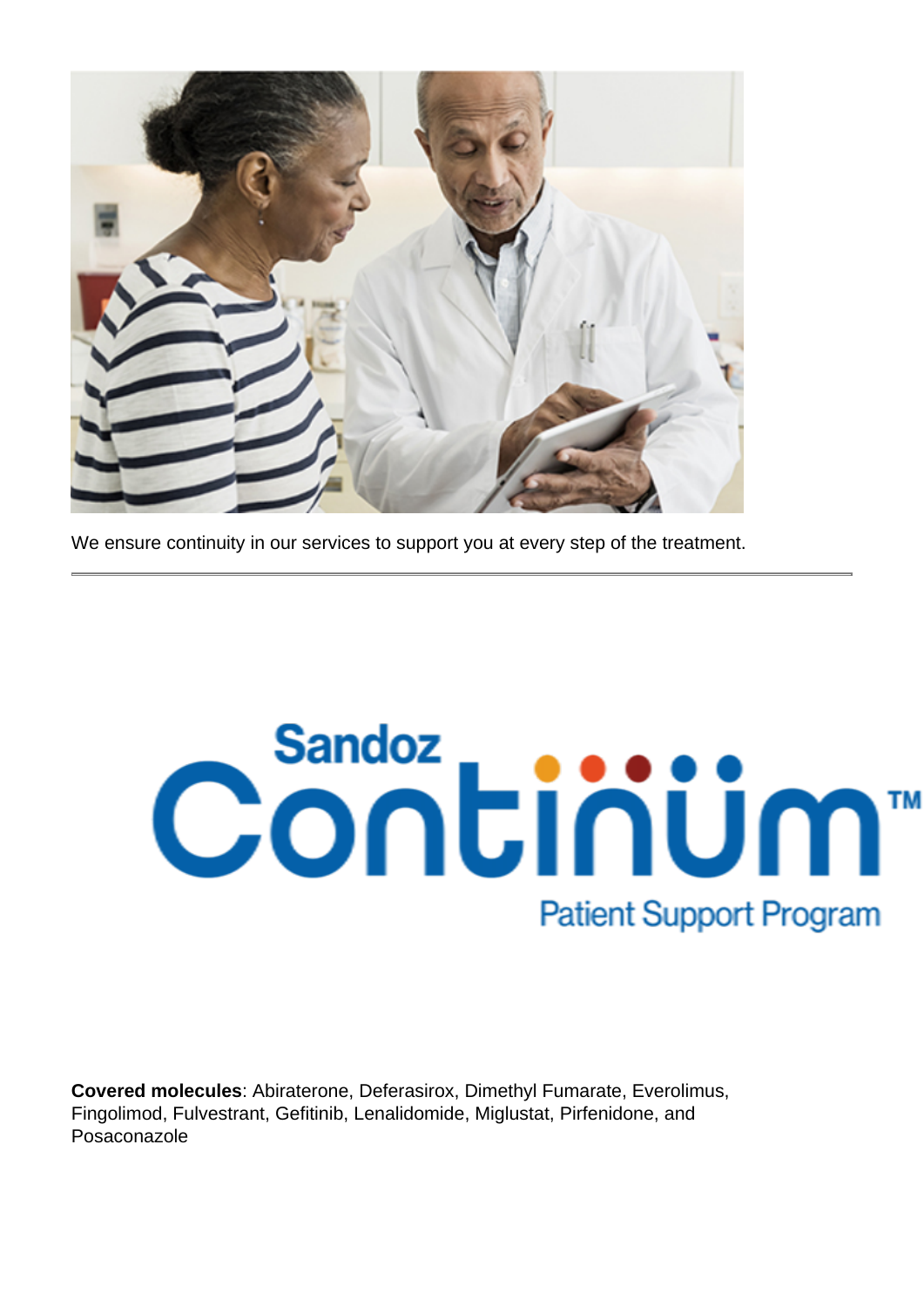For: Omnitrope®

Patients: for more information: 1-877-343-6664, Monday to Friday, 8 a.m. to 8 p.m.

For: Hyrimoz®; Erelzi®; \*Riximyo®

Patients: for more information: 1-888-449-7673, Monday to Friday, 8 a.m. to 8 p.m.

\*Not available in pharmacies: only administered in clinics.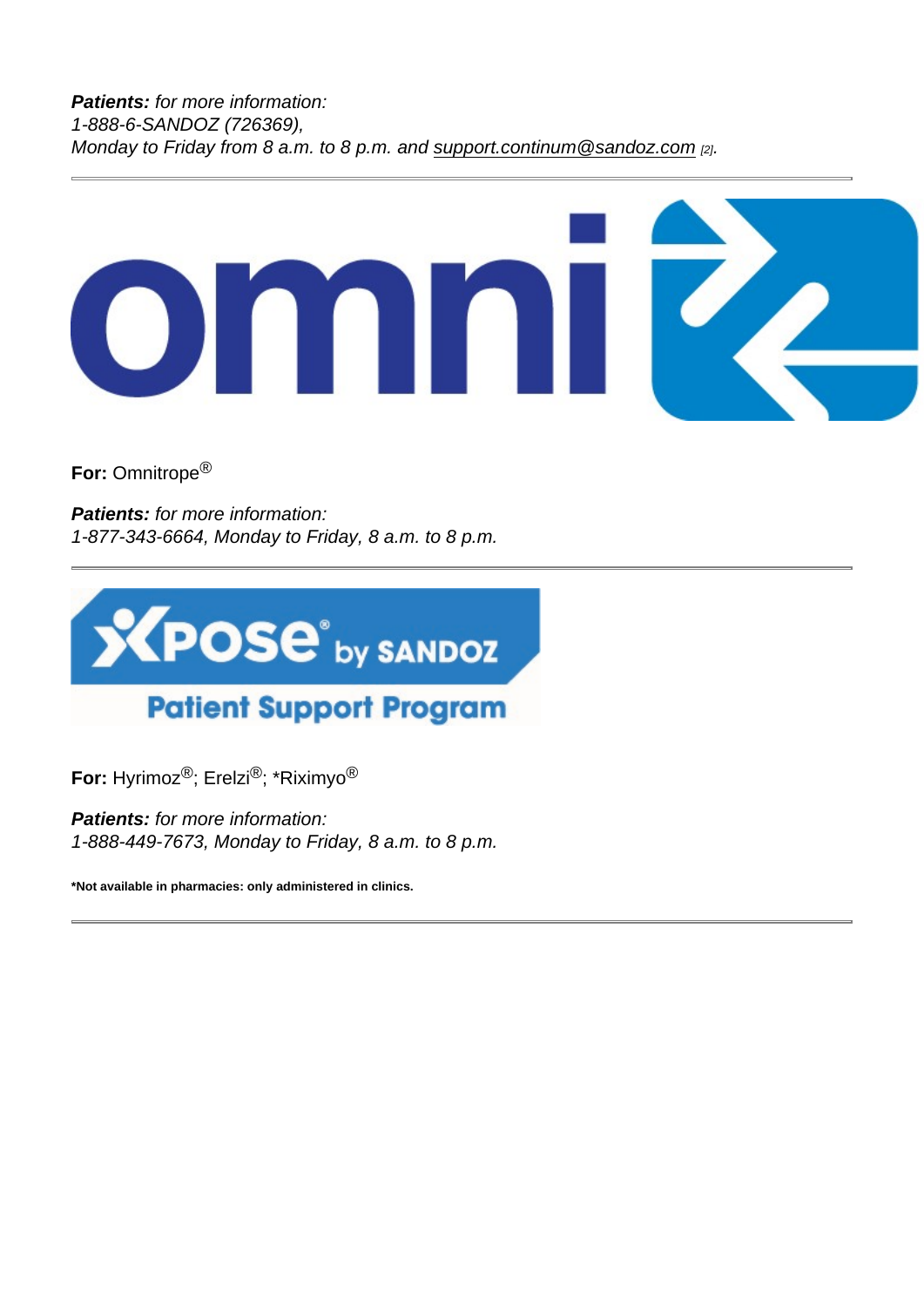

For: Ziextenzo<sup>®</sup>